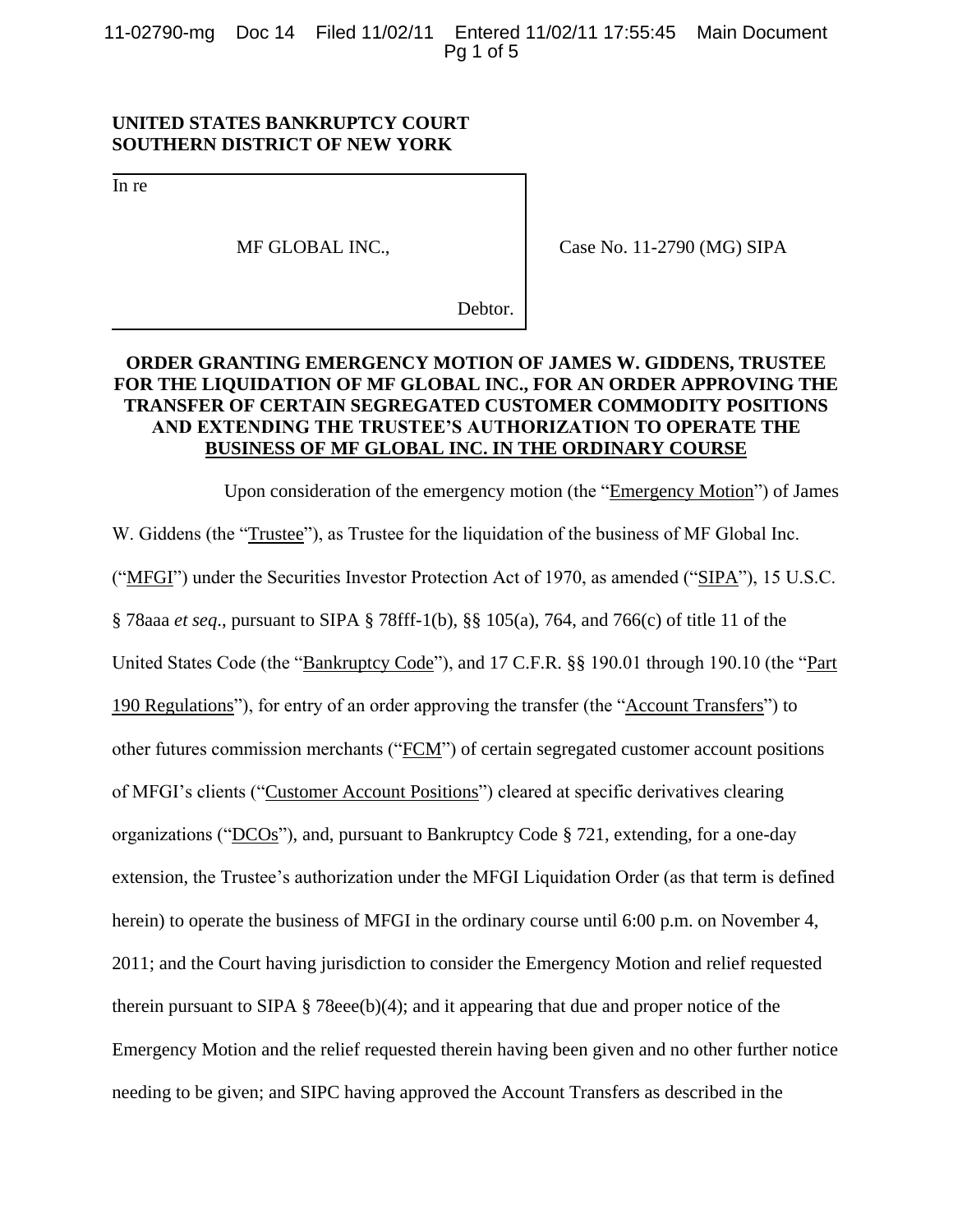#### 11-02790-mg Doc 14 Filed 11/02/11 Entered 11/02/11 17:55:45 Main Document Pg 2 of 5

Emergency Motion; and the CFTC having not disapproved of the Account Transfers as described in the Emergency Motion, as required by 17 C.F.R. 190.06 $(g)(2)(i)(B)$ ; and the Court having reviewed the Emergency Motion and determined that the legal and factual bases set forth in the Emergency Motion establish just cause for relief granted herein, to wit, that the Account Transfers described in the Emergency Motion and set forth below will effectuate the terms and purpose of the Order of the District Court entered on October 31, 2011 commencing this liquidation (the "MFGI Liquidation Order") and are appropriate exercises of the Trustee's authority pursuant to the MFGI Liquidation Order, SIPA § 78fff-1(b), Bankruptcy Code §§ 105(a), 764, and 766(c), and the Part 190 Regulations; and after due deliberation and sufficient cause appearing therefore, it is hereby

ORDERED that the Emergency Motion is granted in all respects; and it is further

ORDERED that, pursuant to Bankruptcy Code § 721, the Trustee's authorization under the MFGI Liquidation Order to operate the business of MFGI in the ordinary course is extended, for a one-day extension, until 6:00 p.m. on November 4, 2011; and it is further

ORDERED that, under SIPA § 78fff-1(b), Bankruptcy Code § 766(c) and the Part 190 Regulations:

(a) The Trustee is authorized and shall use his best efforts to complete the Account Transfers to one or more selected FCMs (the "Transferees") that have agreed to accept such Customer Account Positions, together with the minimum clearing-level collateral required to be maintained with respect to such Customer Account Positions (or such other collateral amount agreed to by the Trustee and Facilitating DCOs);

(b) The Transferees shall not have any liability or responsibility for: (i) any claim against MFGI or against an insider of MFGI, including, but not limited to, any claims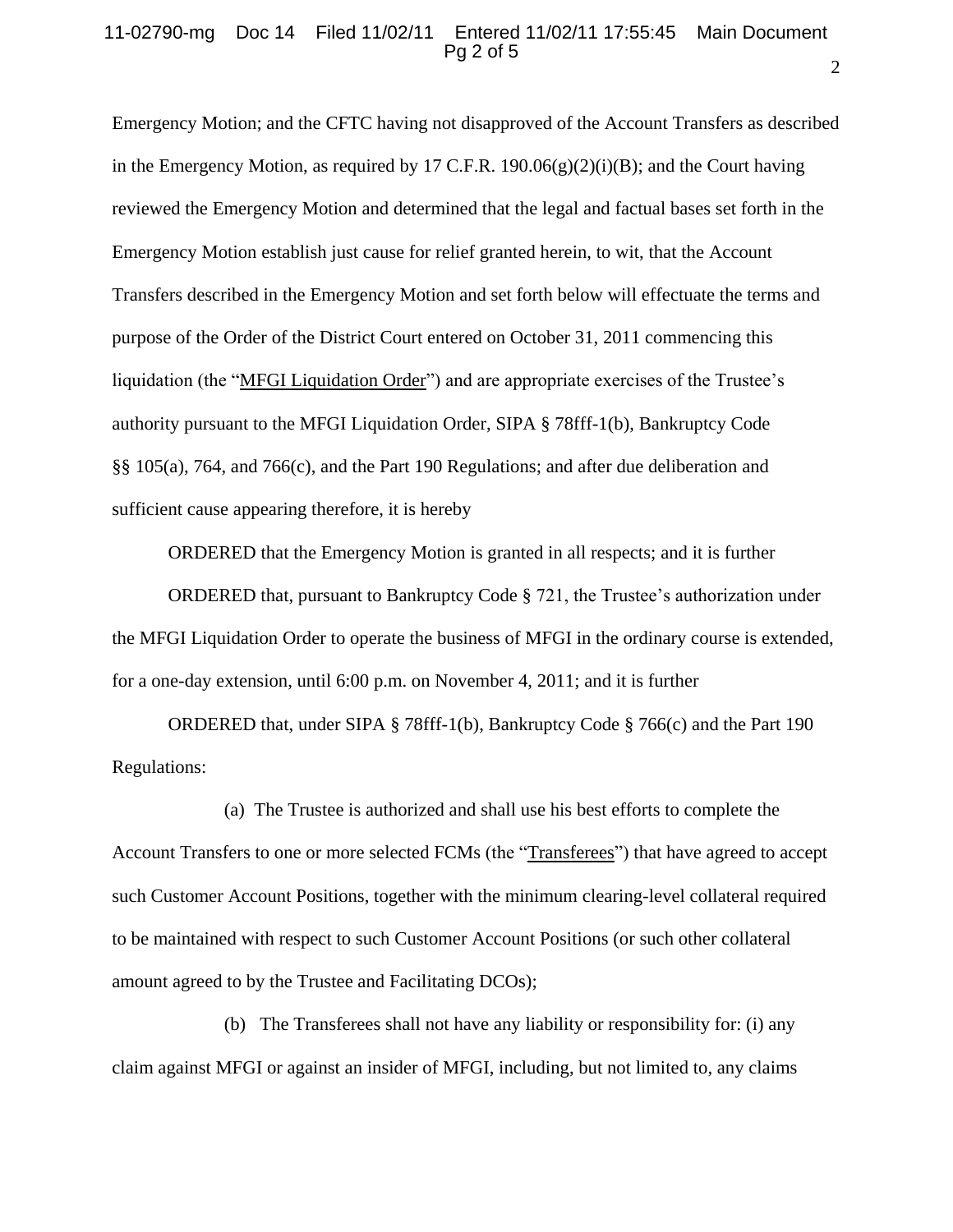#### 11-02790-mg Doc 14 Filed 11/02/11 Entered 11/02/11 17:55:45 Main Document Pg 3 of 5

relating to MFGI's failure to segregate customer funds; or (ii) any Customer Account Positions or customer property that is not transferred to the Transferees by the Trustee, nor shall the Transferees, by accepting such Customer Account Positions, assume any liability for anything that occurred before the Customer Account Positions were transferred to the Transferees;

(c) Without limiting the effect or scope of the foregoing, the Account Transfers do not and will not subject the Transferees or their affiliates, successors or assigns to any liability for any claims (as that term is defined in § 101(5) of the Bankruptcy Code) against MFGI by reason of such transfer under the laws of the United States or any state, territory or possession thereof applicable to such transactions;

(d) Neither the Transferees nor their affiliates, successors or assigns shall be deemed, as a result of any action taken in connection with the Account Transfers to: (i) be a successor to MFGI; (ii) have, de facto or otherwise, merged with or into MFGI; or (iii) be a continuation or substantial continuation of MFGI or any enterprise of MFGI;

(e) Neither the Transferees nor their affiliates, successors or assigns is acquiring or assuming any liability, warranty or other obligation of MFGI; and it is further

ORDERED that the Trustee—upon the direction of the CFTC and upon the advice and approval of SIPC—shall allow any customer who wishes to transfer Customer Account Positions to another FCM to do so, but, except as provided for in paragraphs (a), no customer may transfer any funds, including any collateral for such Customer Account Positions; and it is further

ORDERED that the Account Transfers may not be avoided under Bankruptcy Code § 764(b); and it is further

ORDERED that the Trustee will seek and may use the assistance of the Chicago Mercantile Exchange ("CME"), and any other registered DCOs that agree to facilitate the 3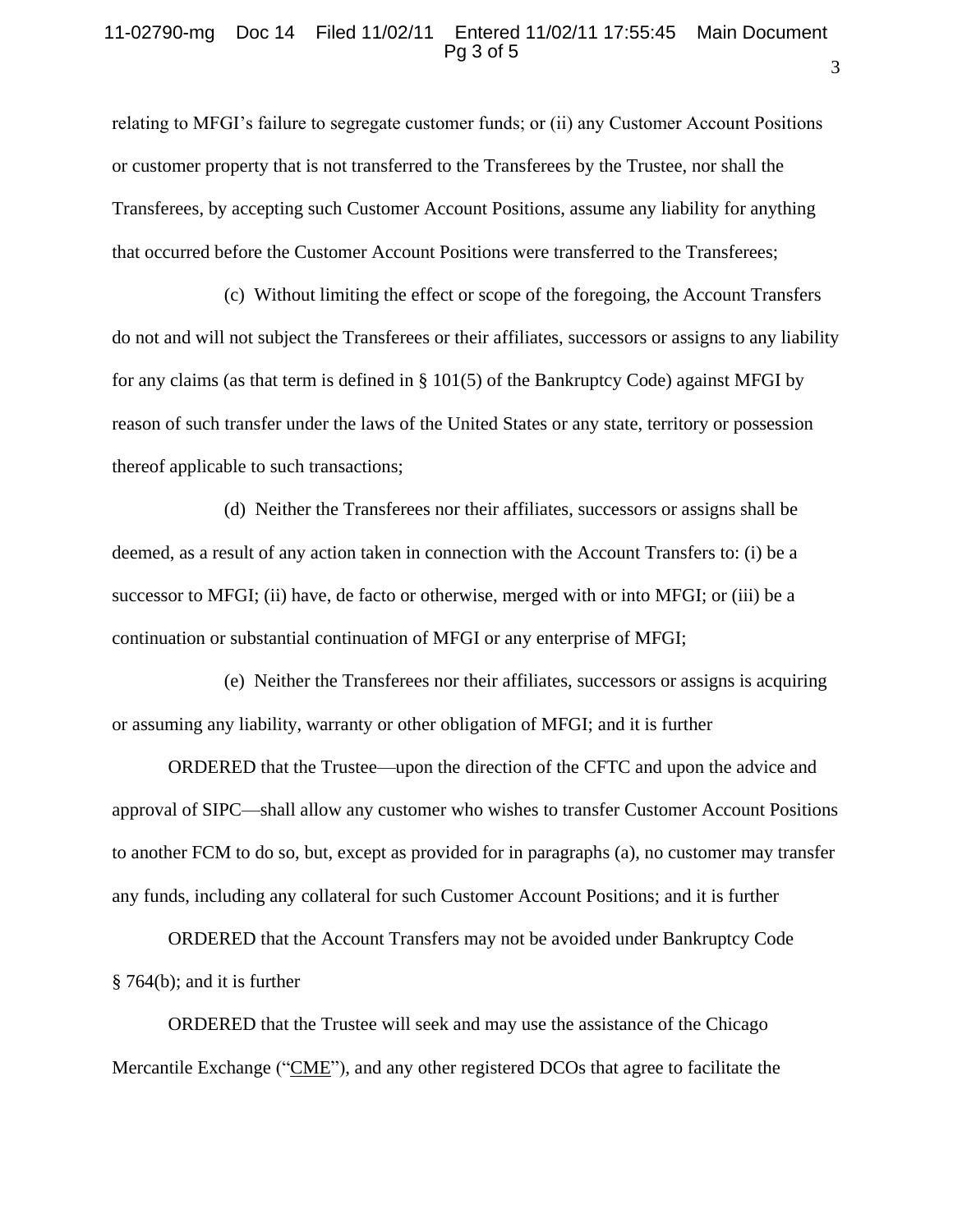#### 11-02790-mg Doc 14 Filed 11/02/11 Entered 11/02/11 17:55:45 Main Document Pg 4 of 5

Account Transfers (collectively, the "Facilitating DCOs"), and the Facilitating DCOs will cooperate in the Account Transfers, including providing accountings and other assistance already and continuing to do so; and it is further

ORDERED that the Facilitating DCOs are hereby authorized to consummate the Account Transfers to the Transferees, and to take all other actions reasonably necessary in furtherance thereof to complete the Account Transfers directed by the Trustee, and shall have no liability for any actions taken in furtherance of this order; provided, however, that nothing herein shall be deemed to preclude, limit, or in any way impair the Facilitating DCOs from unilaterally liquidating any positions, including positions designated to be transferred by the Trustee to the Transferees, or from taking other actions consistent with and in accordance with applicable law.

ORDERED that the completion of the Account Transfers is approved as a necessary step to implement the MFGI Liquidation Order and the purposes of this SIPA liquidation as described at the time of execution of the MFGI Liquidation Order; and it is further

ORDERED that the Trustee is authorized to execute, deliver, implement and fully perform any and all obligations, instruments, documents and papers and to take any and all actions reasonably necessary to consummate the Account Transfers; and it is further

ORDERED that the Court shall retain exclusive jurisdiction to implement and enforce the provisions of this Order, including all disputes related to the Account Transfers; and it is further

ORDERED that the failure to specifically include any particular provision in this Order shall not diminish or impair the effectiveness of such provision, it being the intent of the Court that the Trustee's implementation of the Account Transfers be approved in their entirety; and it is further